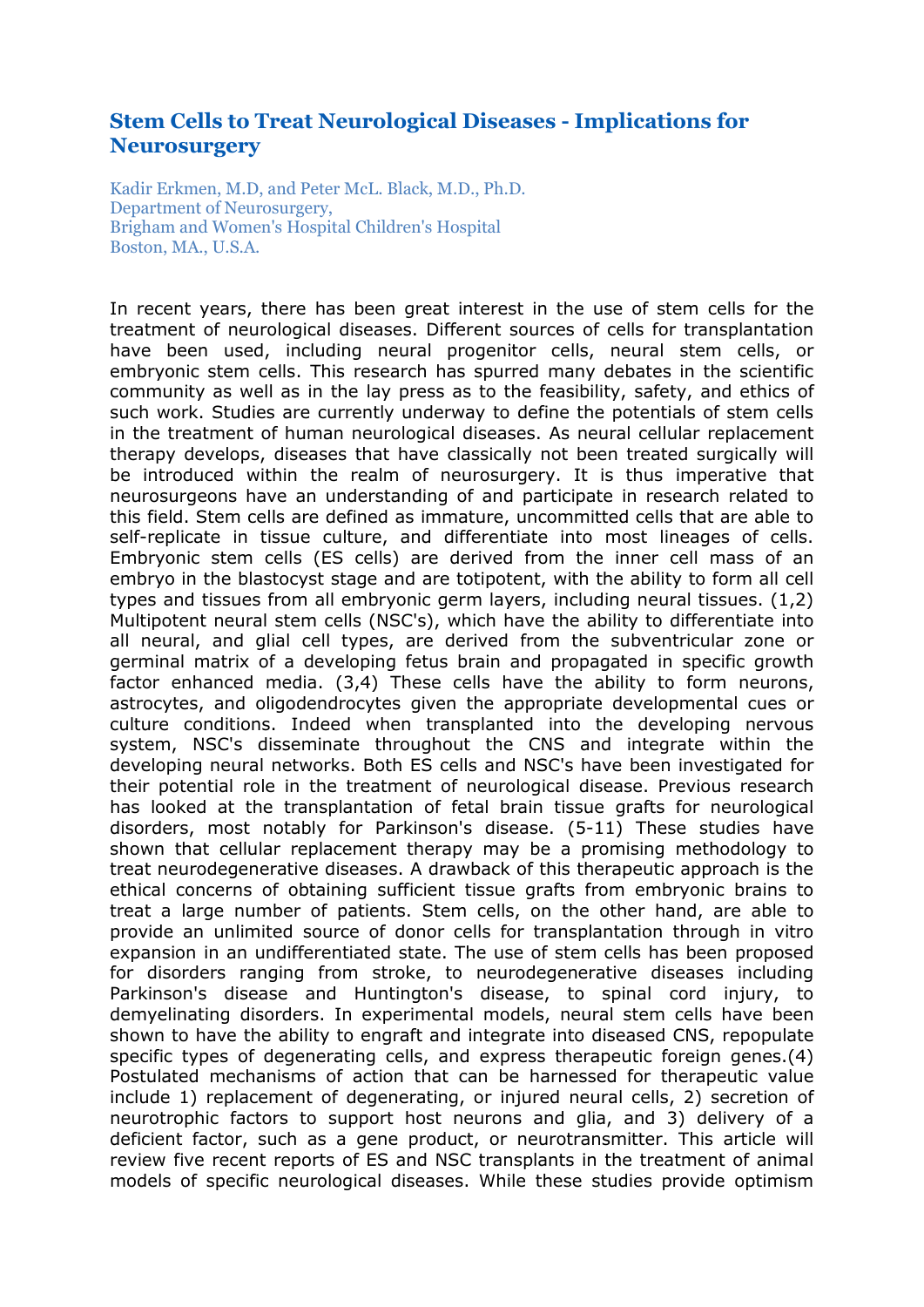that stem cell technology will be beneficial as a therapeutic strategy to treat neurological disease, they are only preliminary in nature. Further investigation is necessary to precisely define the cell biology, safety, and potential therapeutic benefits of transplanted stem cells prior to introduction into human trials.

PARKINSON'S DISEASE [1] EMBRYONIC STEM CELLS DEVELOP INTO FUNCTIONAL DOPAMINERGIC NEURONS AFTER TRANSPLANTATION IN A PARKINSON RAT MODEL 12 PROC NATL ACAD SCI USA 99, 2344-9 (2002).

### **Information**

The investigators transplanted mouse embryonic stem (ES) cells in low concentrations into the striatum of 6-OHDA lesioned rats, and assessed for cell engraftment, differentiation into a dopaminergic phenotype, and functional recovery in vivo. Sprague-Dawley rats received stereotactic unilateral intrastriatal injections of 6-OHDA into the median forebrain bundle. Rats were tested for successful lesioning with amphetamine-induced turning studies. Rats with >500 ipsilateral turns were selected for cell transplantation. The investigators transplanted 1000-2000 undifferentiated ES cells into the striatum on the lesioned side in 25 rats, while 13 rats received sham surgery (injection of medium). Rats underwent behavioral analysis (amphetamine-induced rotation studies) at 5, 7, and 9 weeks post-transplant, positron emission tomography and functional MRI at 9 weeks, and immunohistochemical analysis at 14-16 weeks. Within the group of 25 transplanted rats, 6 showed no graft survival, 5 died before study completion and were found to have teratoma-like tumors at the transplantation site, 9 underwent behavioral analysis, and 5 were sacrificed for histology. Immunohistochemistry showed the presence of dopaminergic neurons within the graft. Antibodies against the markers tyrosine hydroxylase (TH), neuronal nucleus (NeuN), aromatic amino acid decarboxylase (AADC), dopamine transporter (DAT), calretinin, calbindin, and aldehyde dehydrogenase 2 were used to show dopaminergic phenotype. The graft also contained serotonergicphenotype (5-HT) neurons which expressed 5-HT, AADC, and NeuN. These dopaminergic and serotonergic neurons were shown to be derived from transplanted cells using a mouse specific antibody, anti-M6. Behavioral recovery was assessed measuring amphetamine-induced rotational behavior. Rats that received ES cell grafts showed a gradual decrease in rotational behavior which was significant by 7 weeks and persisted to 9 weeks. Sham-injected animal showed no change from their baseline turning rate. Functional imaging was performed to assess dopaminergic differentiation of donor cells, graft survival, and functional integration into the host CNS. Carbon-11-labeled 2ßcarbomethoxy-3ß-(4-flourophenyl) tropane ( $[11C]CFT$ ) uptake increase on PET scanning at the graft site to 75-90% of the intact side demonstrated that the transplanted cells differentiated into dopaminergic neurons. Sham animals showed activity at <25% of the intact side. Functional MRI was used to assess cerebral oxygen consumption rate (rCBV) in response to amphetamine challenge. Grafted animals showed increased rCBV in the cortex and striatal regions, indicating that the ES cells grafts had functionally integrated within the host brain.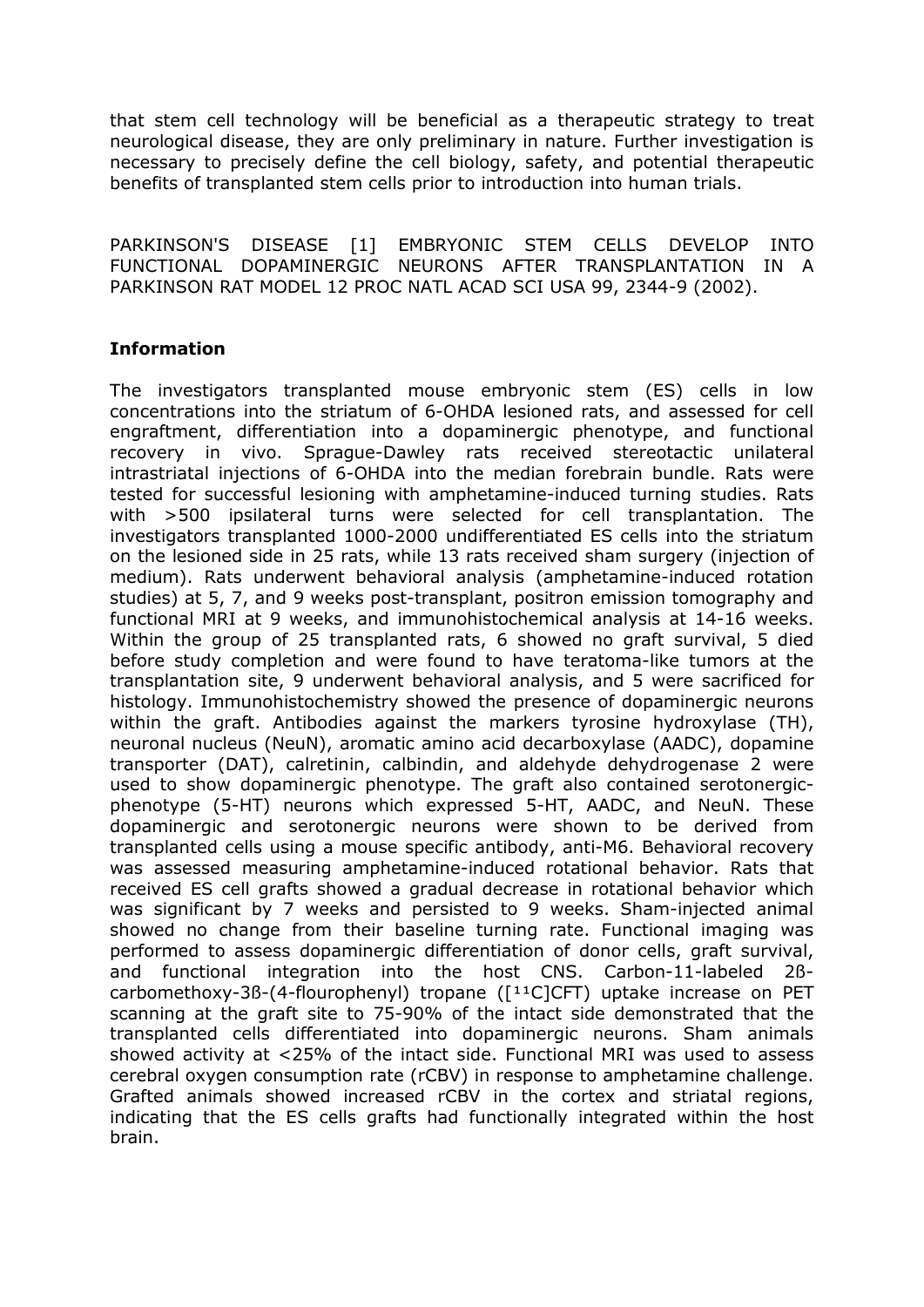# **Analysis**

Previous studies using fetal mesencephalic tissue for transplantation into both animal models and in patients has shown that cellular replacement may be a promising therapeutic approach to the treatment of Parkinson's disease. However, there are concerns about the ethics and the feasibility of obtaining fetal tissue in sufficient quantities to treat a large number of patients with Parkinson's disease. Since ES cells have been shown to be able to differentiate into dopaminergic neurons, and have the capability of propagating in tissue culture, they provide an alternative cell source for transplantation. Previous studies have shown dopaminergic differentiation in vitro. This study by Bjorklund et. al shows that ES cells can differentiate into a dopaminergic-phenotype in vivo after transplantation into a lesioned striatum, and functionally integrate within the host CNS. While this is a promising finding, the article also demonstrates some of the obstacles that lie ahead in ES cell transplantation research. The authors reported that 6/25 transplanted animals had no surviving cells at the time of analysis. The graft survival rate will need improvement prior to proceeding to clinical therapy. The low graft survival rate may be due to multiple factors which need to be studied; transplantation surgical techniques may need to be improved; the timing of transplantation may play a role due to the presence or absence of local signals related to neuronal death that induce not only graft survival, but also differentiation into dopaminergic neurons; ES cells may need trophic support in the form of exogenously added factors prior to, or during transplantation; and the level of immunosuppresion may need to be improved. ES cell transplantation is of interest due to the multi-potent nature of the cells, however this characteristic may also be detrimental. In this study, 5/25 animals died prior to study completion and on analysis had teratoma-like tumors at the transplantation site. The multi-potent nature of the cells allows them to differentiate into all germ-cell layers, introducing the risk of teratoma growth where the cells are transplanted. The authors show that transplantation of ES cells in lower concentrations decreases this risk, presumably due to decreased cell-to-cell signalling, however the rate of teratoma formation still persists. Studies looking at possible pre-differentiation of cells, or the addition of factors that direct a neural lineage may be necessary to make this therapy safer. There are interesting neurobiological findings with this and similar studies which show that the default pathway of differentiation of ES cells is to neurons, and more specifically to dopaminergic neurons. Previous studies by these authors show that ES cells transplanted outside of the central nervous system will differentiate into dopaminergic neurons. This characteristic of ES cells makes them especially suitable for the treatment of Parkinson's disease and provides optimism that cell transplantation may be a feasible and effective therapy.

### **Huntington's Disease**

Neural transplantation studies using fetal brain allografts have also been performed in animal models of Huntington's disease, both in lesioned rats (13- 15) as well as in primates (16,17). These studies have shown that cell transplantation can repopulate the lesioned striatum, survive, and integrate within the central nervous system. Transplanted animals also were seen to have functional and behavioral improvements. Cellular replacement strategies have been also been attempted in patients with Huntington's disease, (18-20) showing improvement or stable motor and cognitive function in small numbers of patients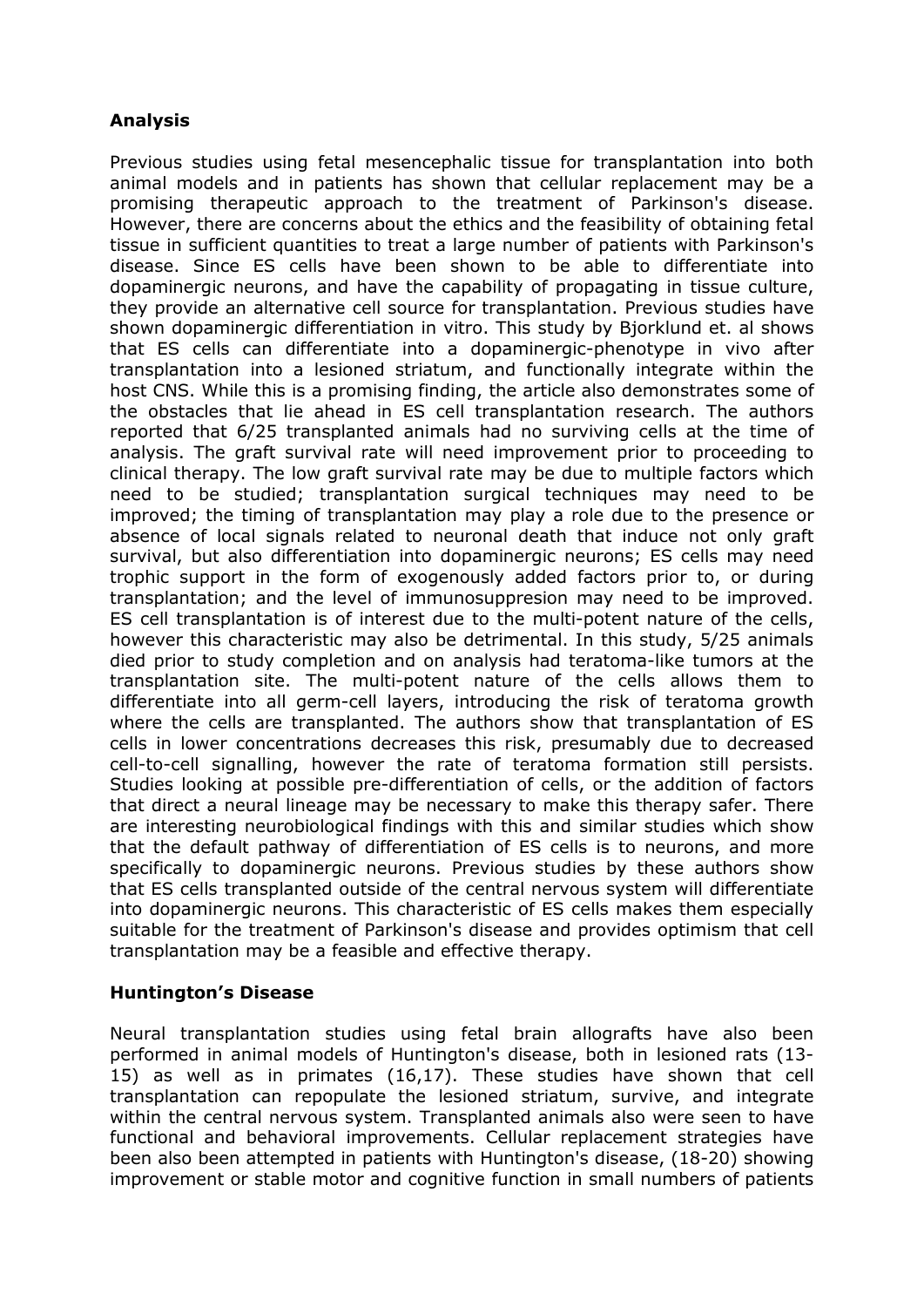with surviving grafts. These preliminary studies in animal models and in patients provide evidence that cellular replacement may be a potential treatment for Huntington's disease. However, this approach suffers from the same limitations as the trials using fetal allograft brain tissue in Parkinson's disease; ethical considerations and difficulties in obtaining sufficient graft material for large numbers of patients. Since the principle of cellular replacement into the striatum has shown to be promising, NSC's and ES cells, which self-replicate in tissue culture, may provide an unlimited source of cells for grafting in this disease process, as with Parkinson's disease.

DEMYELINATING DISEASE [2] EMBRYONIC STEM CELL-DERIVED GLIAL PRECURSORS: A SOURCE OF MYELINATING TRANSPLANTS 21 SCIENCE 285, 754-6 (1999).

### **Information**

This study looks at the potential for ES cells to be used as a source of myelinating cells in diseases with disorders of myelin. The authors capitalized on previous knowledge of factors used to differentiate neural stem cells to induce differentiation of ES cells into precursors of specific glial cells in vitro prior to transplantation. Murine ES cells were propagated in tissue culture media that contained growth factors thought to induce glial precursors; basic fibroblast growth factor (FGF2), epidermal growth factor (EGF), and platelet-derived growth factor (PDGF). In vitro, cells grown in different combinations of these growth factors expressed membrane proteins indicating they were glial precursors (immunoreactivity to mAb A2B5). Withdrawal of growth factors resulted in cellular differentiation into astrocytes and oligodendrocytes which were immunoreactive to glial fibrillary acidic protein (GFAP) and O4, respectively. These ES cell-derived glial cells were transplanted into a rat model of myelin disease to study their potential to myelinate axons in vivo. The myelin deficient (md) rat is a model of the X-linked human disease Pelizaeus-Merzbacher Disease (PMD), in which a deficiency of myelin proteolipid protein (PLP) results in dysmyelination. Seven day-old md rats received a single injection of 100,000 glial precursor cells into the dorsal column at the thoracolumbar region of the spinal cord. Histological analysis showed that rats without transplants have a deficiency of myelin. However, in 6/9 transplanted rats, myelin sheaths were seen surrounding host axons 2 weeks after transplantation. Injected cells producing PLP positive myelin sheaths had migrated up to 2mm away from the primary injection site. These myelinating cells were shown to be donor-derived using mouse specific markers, demonstrating that transplanted glial precursor cells differentiated from mouse ES cells have the potential to myelinate axons in the host CNS. Glial precursor cells were also injected into the ventricle of prenatal md rats to determine if myelination is possible in widespread regions of the CNS. Three-week old rats that had received intraventricular injections of glial precursor cells at embryonic day 17, showed PLP-positive myelin sheaths in the cortex, corpus callosum, hippocampus, thalamus and other regions of the brain. Myelinating cells were shown to be derived from transplanted cells using mousespecific markers.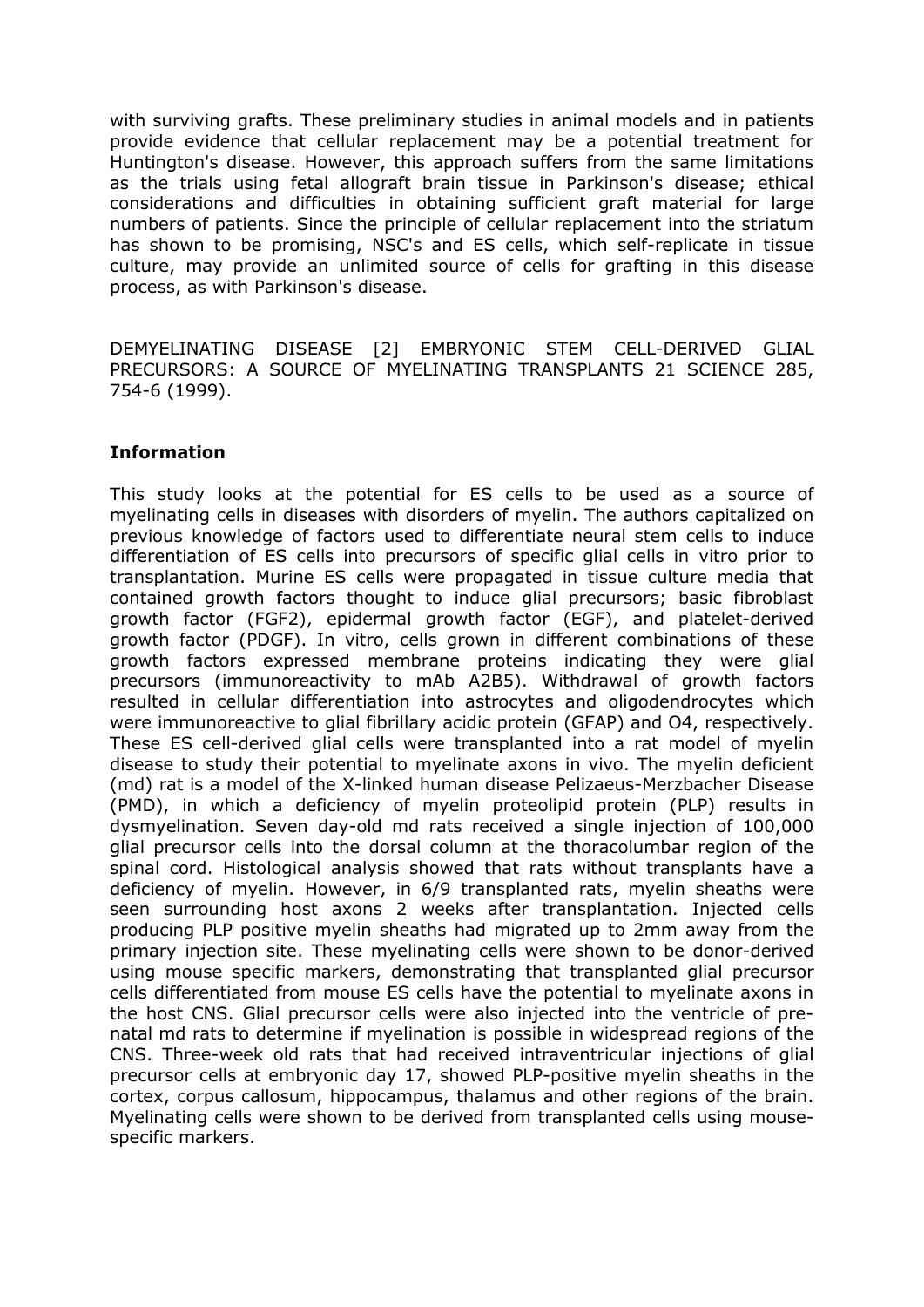# **Analysis**

Demyelinating disease can lead to severe neurological dysfunction and can be debilitating. This study provides evidence that ES cells may be used as an unlimited source of myelinating oligodendrocytes for transplantation in these types of disorders. Diseases in which there is widespread demyelination or lack of myelination pose a challenge to possible cellular therapies, due to the difficulty of delivery of cells throughout the CNS. The authors used intraventricular injection of cells in prenatal rats to overcome this obstacle and showed cell migration and myelination throughout different regions of the brain. Other studies have looked at intraventricular transplantation of NSCs in newborn shiverer mice, which lack myelin basic protein resulting in dysmyelination, demonstrating oligodendrocyte differentiation and myelination throughout the CNS.(22) Thus transplantation within the developing nervous system, utilizing normal migratory pathways, may allow widespread delivery of therapeutic cells. The authors noted that there was no teratoma or tumor formation in animals transplanted with the glial precursor cells. They postulate that pre-differentiation in vitro into glial precursors may eliminate toti-potent ES cells that have the ability to form tissues of all germ lines. The follow-up period was short, however; this may provide a strategy to increase the safety of ES cell transplantation. Indeed, others have reported a lack of teratoma formation in animals transplanted with ES cells, which were pre-differented into glial precursors by different methods.(23).

SPINAL CORD INJURY [3] TRANSPLANTED EMBRYONIC STEM CELLS SURVIVE, DIFFERENTIATE AND PROMOTE RECOVERY IN INJURED RAT SPINAL CORD 24 NAT MED 5, 1410-2, (1999).

### **Information**

This study investigated the potential of ES cells to engraft, survive, differentiate, and promote functional improvement in an rat model of spinal cord injury. The authors induced spinal cord injury at T9-10 in adult Long Evans female rats using a weight drop device; a 10 gram weight was dropped 25mm onto the exposed spinal cord. Rat locomotion function was followed using the Basso-Beattie-Bresnahan (BBB) open field rating scale. Baseline BBB scores were obtained on day 8 post-injury and ES cell transplantation was performed on day 9. Eleven rats received  $\sim$ 1x10; ES cells, (pre-differentiated towards a neural lineage using retinoic acid for 4 days in vitro) injected into the syrinx cavity at the T9 level. Control rats (n=11) received injection of medium alone into the cavity. A third set of animals (n=11) received ROSA26 ES cells, which express ß-galactosidase. ES cells were pre-labelled with bromodeoxuridine (BrdU) to facilitate tracking in situ. Animals were sacrificed at 2-5 weeks post-transplantation for histological analysis. The results showed donor-derived ES cells within the spinal cord, both at the level of injection within the syrinx, as well as up to 8mm rostral and caudal to the transplantation site. Mouse-specific antibodies (M2) were used to detect donor cell processes within the transplanted spinal cords, which were absent in the sham-surgical animals. Transplanted ES cells expressed markers demonstrating differentiation, most commonly into oligodendrocytes (43% APC CC-1 positive), followed by astrocytes (19% GFAP positive), and neurons (8%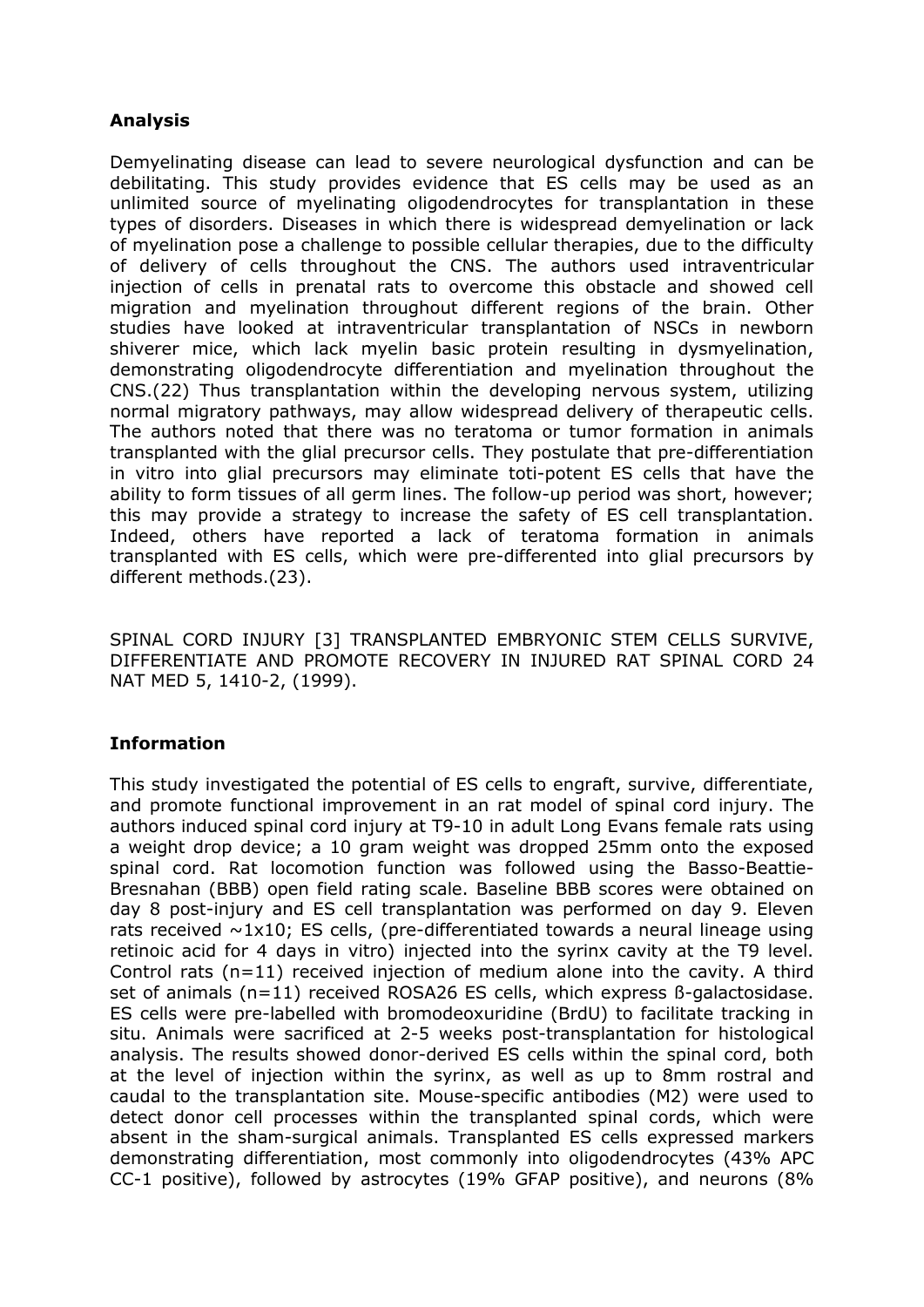NeuN positive). Cells with oligodendrocyte markers were also positive for myelin basic protein (MBP). There was no teratoma formation noted. Functional performance was assessed with the BBB locomotion score. Animals were tested pre-transplantation and every week post-transplantation by examiners who were blinded to the treatment. Statistically different scores between ES cell and sham injected animals were recorded 2 weeks after transplantation. At one month, cell transplanted animals had a mean BBB score of  $10.0 +/- 0.4$  and medium injected animals had a score of  $7.9 +/-0.6$ , the difference representing partial hindlimb weight-bearing and coordination in the ES cell treated animals. Transplantation of mouse neurons into the syrinx produced no BBB score improvement over vehicle-injected animals demonstrating that the functional recovery in ES cell animals was not due to an immune-mediated phenomenon based on the mouse xenograft into rat spinal cord.

## **Analysis**

This study provides evidence that ES cell transplantation may provide some functional recovery in spinal cord injury. The BBB score improvement was modest in the cell-transplanted animals, however was statistically significant. Currently there are no clinical treatments for spinal cord injury that significantly improve function. An increase in strength to a partial weight-bearing level would be extremely beneficial in patients with spinal cord injury. Further understanding of the process leading to functional improvement after cell transplantation may allow for more optimal cell delivery techniques for this process. The authors postulate that the rapid improvement in BBB score (2 weeks) may be attributable to re-myelination of injured host axons. They argue that the high percentage of oligodendrocyte differentiation from donor-derived ES cells supports this hypothesis. Another possibility they propose is that transplanted ES cells provide growth factors that may support host-mediated regrowth. The authors did not address whether there was formation of a glial scar at the injury site, and whether the ES cells accentuated or diminished this response seen with spinal cord injury. Glial scar formation may explain the modest improvements in BBB score in the transplanted group. Others have investigated the possibility of minimizing glial scar formation and prevention of axonal regrowth using a spinal cord hemitransection model in a rat, transplanting neural stem cells seeded to a biopolymer scaffold custom fit to the hemisection cavity.(25) The hemitransection alone control group showed a BBB of  $\sim$ 7 (which is similar to th BBB score of sham injected animals in the McDonald paper), however the authors noted a significant improvement in BBB score in the scaffold plus NSCs groups to  $\sim$ 12. Animals that received scaffold alone improved to a mean BBB score of  $\sim$ 9. The authors postulate that the scaffold prevents scarring and cyst formation allowing axonal regrowth through the biopolymer pores. Scaffolds seeded with stem cells may result in more recovery secondary to neurotrophic factors secreted by the transplanted cells supporting regrowth. Indeed, histological evaluation of the spinal cords showed a higher proportion of GFAP positive astrocytes within the lesion epicenter in lesion control animals than in scaffold, or scaffold plus cells animals.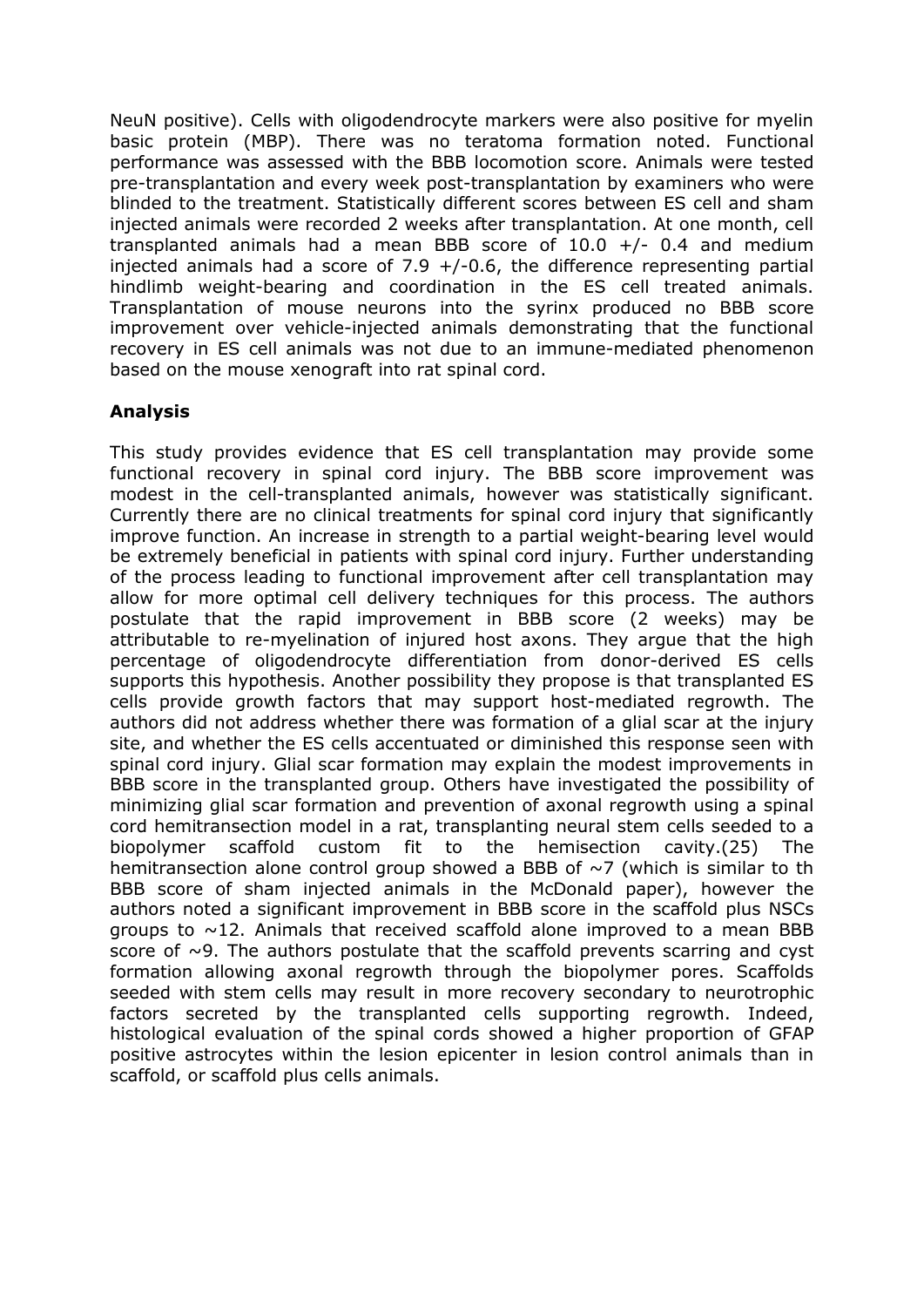STROKE [4] RESOLUTION OF STROKE DEFICITS FOLLOWING CONTRALATERAL GRAFTS OF CONDITIONALLY IMMORTAL NEUROEPITHELIAL STEM CELLS26 STROKE 32, 1012-9, (2001).

### **Information**

The authors investigated the potential of conditionally immortal NSC's to improve neurological function after transient middle cerebral artery occlusion (MCAo) in rats. Three study groups were used; 1) sham MCAo control, in which the left middle cerebral artery was exposed but not occluded, 2) MCAo + stem cell graft, in which the left MCAo was occluded for 60 minutes, followed 2-3 weeks later by injection of MHP36 NSC's into the contralateral somatosensory cortex and striatum. (3µl of MHP36 cells at 25,000/µl cells were injected into 8 targets along 4 needle tracts, for a total of  $\sim$  600,000 transplanted cells per animal) 3) MCAo + sham graft, in which occlusion was followed by injection of an equal volume of vehicle into the same target sites. MHP36 is a murine stem cell line, which expresses the temperature sensitive tsA58 oncogene, allowing cells to propagate at low temperatures (33 degrees C), but resulting in differentiation into neurons and glia at 37 degrees C. Transplanted rats received cyclosporin A to prevent xenograft rejection. Behavioral evaluation was performed using the bilateral asymmetry test, water maze acquisition test, and rotation test. Animals were sacrificed for histological evaluation of stem cell distribution (immunohistochemistry for ß-galactosidase), and stroke volume. Bilateral asymmetry test: Sham MCAo rats showed no paw preference, however MCAo + sham graft animals showed statistically significant and persistent sensorimotor deficiency in the right (contralateral) paw. Animals who received MHP36 grafts showed right paw impairment after MCAo, however this improved to the level of the control animals by 8 weeks post-transplantation. Water maze acquisition: All animals with MCAo strokes showed significant impairment in latency to find the underwater platform compared to sham-occlusion controls. There was no improvement seen in animals that received MHP36 grafts compared to sham stem cell grafts. Rotation: Animals with sham grafts showed a baseline asymmetric rotation to the right, whereas the stem cell transplanted and control rats showed no turning preference at baseline. In response to amphetamine, control animals as well as animals with MHP36 grafts showed no turning asymmetry, while animals with sham graft showed marked turning behavior to the left. Stroke Volume: Animals with MCAo, had stroke volumes that were 26% +/-4 of the total brain volume, whereas animals which received stem cell transplants had stroke volumes that were 16% +/-3 of the total brain volume. Stem cell transplantation had a significant effect on the stroke volume after MCAo. MHP36 cell distribution: ß-galactosidase-positive cells were seen at the site of injection (contralateral striatum and somatosensory cortex), and were also seen in the corpus callosum and the residual contralateral striatum and parietal cortex. Additional immunohistochemistry to indicate whether cells had differentiated into neuons, astrocytes, or oligodendrocytes was not performed. The authors stated that cells showed the morphology of both neurons and glia.

## **Analysis**

This study looked at behavioral recovery and stroke volume in an MCAo model in rats after transplantation of NSC's or injections of vehicle. The results suggest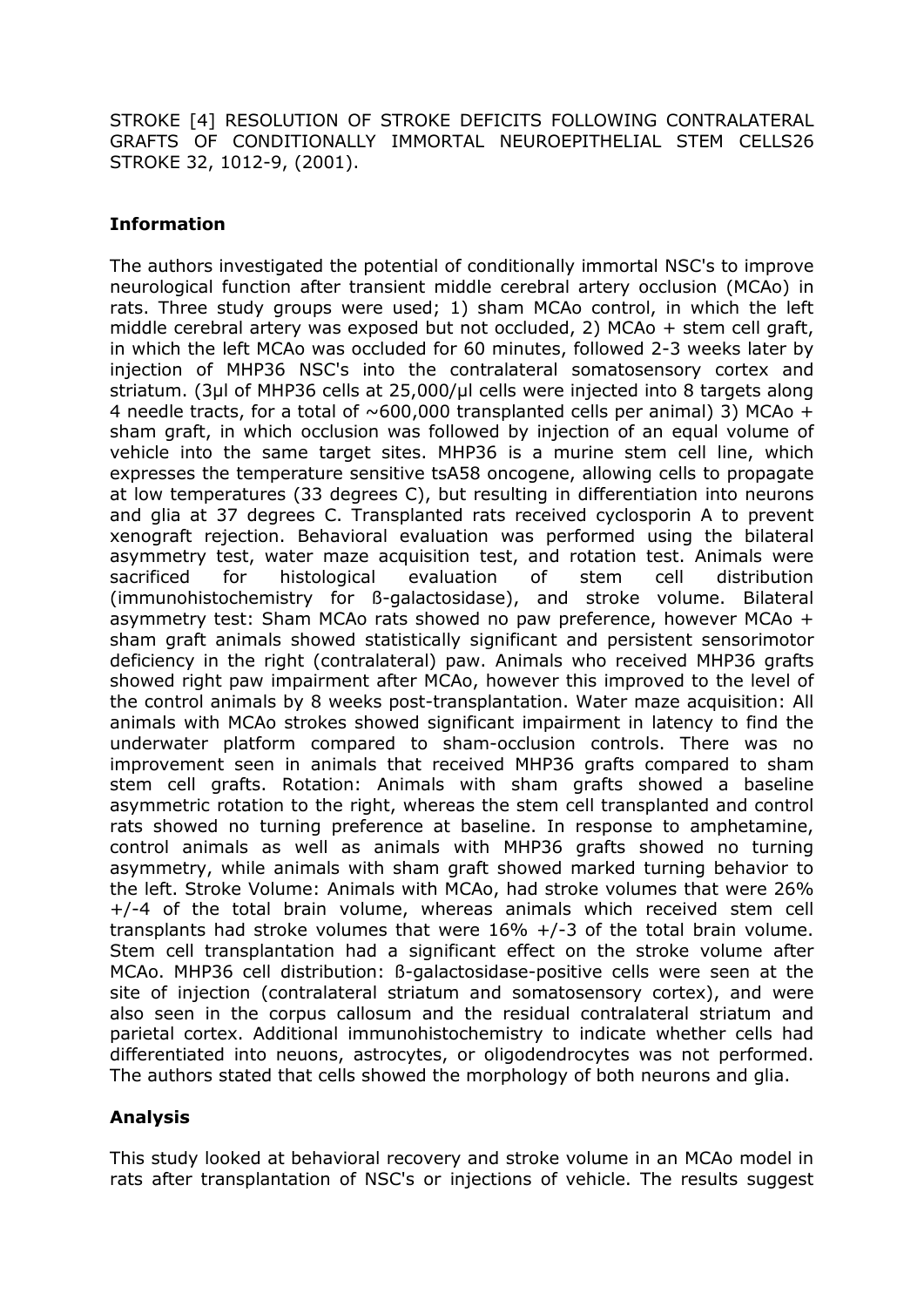that sensorimotor deficits, and rotational behavior due to MCAo strokes recover in animals with stem cell grafts and not in those with vehicle injection. However, stem cell transplantation appeared to have no benefit for spatial recognition tasks as seen with the water maze. Stroke volumes also decreased after stem cell injection. Transplanted cells can be seen in the contralateral brain at the sites of injection, but are also seen in the hemisphere ipsilateral to the stroke. NSC's have been shown before to have the ability to migrate long distances within the host brain. The authors postulate that the improvement in functional tests may be secondary to their assistance in neural reorganization and plasticity on the non-lesioned side of the brain as a compensation for functional loss on the lesioned side. Indeed most of the transplanted cells remained within the intact side of the brain. They also mention that cells that migrated to the stroke side may have reconstructed enough circuits to improve some behavioral functions.

GLIOMA [5] GENE THERAPY OF EXPERIMENTAL BRAIN TUMORS USING NEURAL PROGENITOR CELLS27 NAT MED 6, 447-50, (2000).

### **Information**

One of the features that make glioblastomas incurable is their ability to infiltrate and migrate away from the tumor mass, which has made gene therapy ineffective due to difficulties in viral vector delivery. The authors investigated the possible use of neural progenitor cells (NPC) as a delivery mechanism for therapeutic molecules to tumor cells through their ability to migrate through normal brain along similar white matter pathways as gliomas. Interleukin 4 (IL-4) cDNA was transferred to NPCs derived from newborn C57BL6 mice. IL-4 production by the NPCs was tested for by ELISA and found to be 89ng x 10 cells per 48 hours. Control neural progenitor cells were transfected with the galactocerebrosidase (GALC) gene. GL261 glioma cells exposed to conditioned medium from NPC-IL-4 cells showed significant attenuation of growth as measured by incorporation of <sup>3</sup>H-thymidine. GL261 glioma cells were injected into syngeneic C57BL6 mice, alone, co-injected at a 1:1 ratio with NPC's expressing IL-4, or co-injected at a 1:1 ratio with NPCs expressing GALC. Mice injected with IL-4 NPCs lived significantly longer than control mice injected with glioma cells alone. Interestingly, mice injected with GALC NPCs also live longer than tumor alone, indicating that NPC's themselves have anti-tumor effect. These in vivo experiments were repeated in a model that more closely imitates human disease, in which tumors were allowed to grow for 5 days prior to injection of NPCs. Results in this model also showed significant survival prolongation in mice treated with IL-4 expressing NPCs. NPCs were pre-labeled with BrdU prior to injection to allow detection of cells in situ. NPC's were seen up to 20 days after injection within the tumor and at the tumor edges. In Vivo production of IL-4 was determined at 2 days and one month after injection of cells, which showed 50 pg/ml at 2 days and a decrease in the level of production by one month to  $\sim$ 6pg/ml.

## **Analysis**

With this study, the authors have provided evidence that NPCs expressing IL-4 have a strong anti-tumor effect when injected into an intracranial model of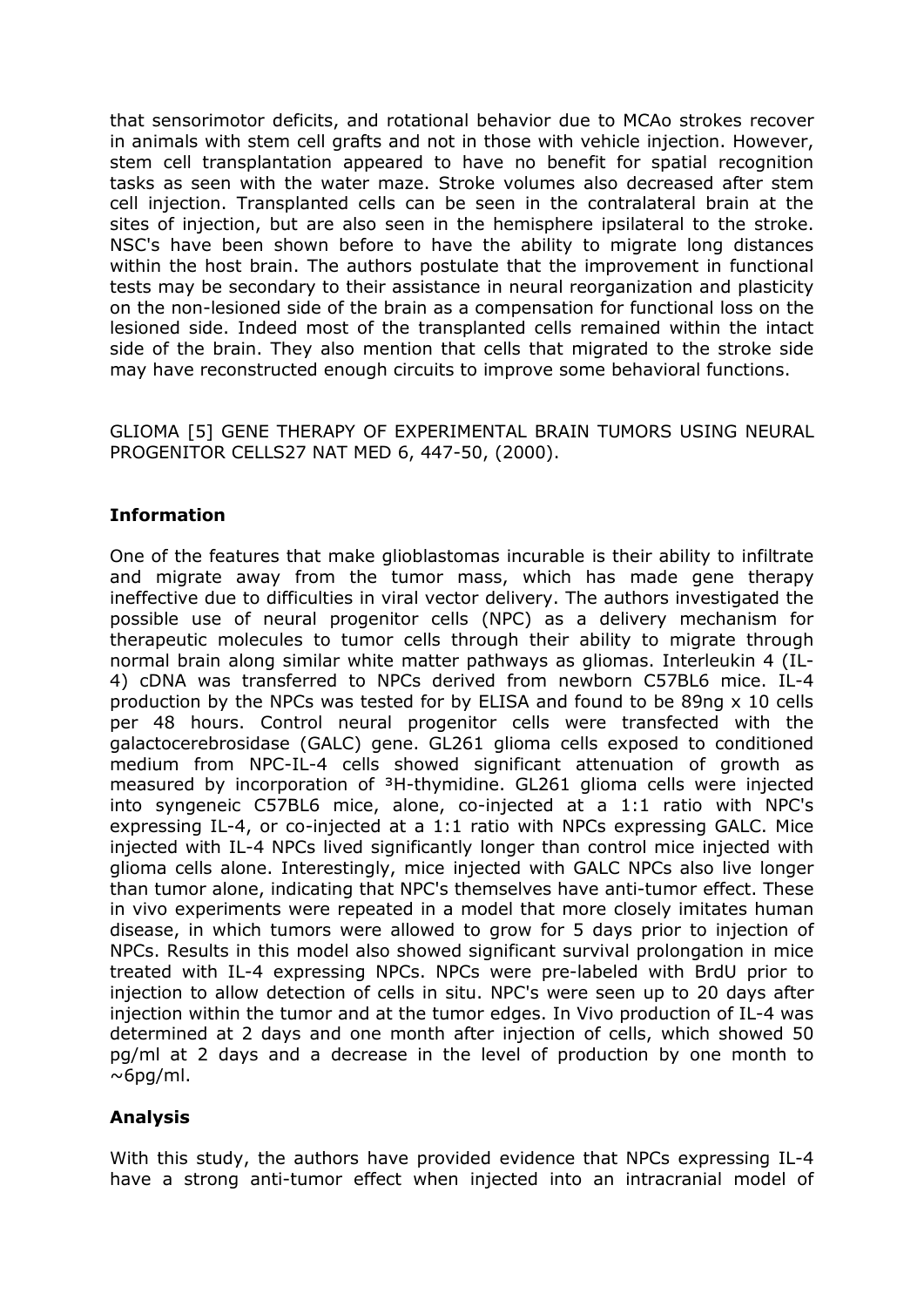murine gliomas. Mice that received NPC-IL-4 lived significantly longer than mice without NPC transplantation. Interestingly, mice injected with NPCs expressing GALC, which has no anti-tumor effect, also lived longer indicating that NPCs have anti-tumor effects of their own. The ability of NPCs to migrate through brain along the same white matter tracts as glioma cells allows the delivery of therapeutic molecules directly to infiltrating cells. This ability of NSCs has been shown dramatically by others (28), in which NSCs expressing a therapeutic transgene were injected 1) into the tumor, 2) into a location distant to the tumor, but in the same hemisphere, 3) into the contralateral hemisphere from the tumor, and, 4) into the cerebral ventricle. Histological evaluation showed NSCs within the tumor mass in all 4 paradigms, demonstrating the extensive migratory ability of NSCs, and their tropism for tumor or injured CNS. In addition, NSCs appeared to be juxtaposed to tumor cells infiltrating away from the main tumor mass, indicating the ability of NSCs to track infiltrating cells along the same migratory pathways. These studies provide evidence that therapeutic molecules can be delivered to infiltrating tumors using the migratory abilities of NSCs. In addition, others have proposed that these NSCs can potentially help repair damaged areas within the brain, in contrast to other therapeutic modalities for gliomas such as chemotherapy and radiation.(29).

### **Synthesis**

These papers have all tried to approach specific human neurological disorder that have poor prognoses and limited therapeutic options with novel therapies using stem cells. Different groups have used stem cells isolated by different mechanisms, but all have tried to capitalize on the multi-potent nature of the cells to develop into neural cells of all types. The advantage of stem cells over fetal brain tissue is the ability of stem cells to propagate in tissue culture in an undifferentiated state, to provide an unlimited source of cells for therapeutics. Previous studies using fetal brain tissue for these disorders required the use of multiple fetal brains to derive sufficient tissue to treat each patient. The ethical issues involved with that type of therapy, as well as the limited supply of tissue to translate into a therapy for millions of people has limited the success of such research. Stem cells can be propagated to provide an unlimited supply of cells after harvesting from one fetus or embryo. There are also ethical issues involved with this approach, which is why stem cell research has been debated on a national and international scale, however this topic is not within the scope of this article. These studies have demonstrated the immense potential of stem cell therapies for neurological diseases, however they are still preliminary. Further research is necessary to fully understand the biology of these cells and their therapeutic potential prior to advancing to clinical trials. However, these preliminary studies provide optimism that novel therapeutic modalities using stem cells may be beneficial to patients with neurological disease. These types of therapies will provide neurosurgical treatments for diseases that in the past have not been surgical in nature.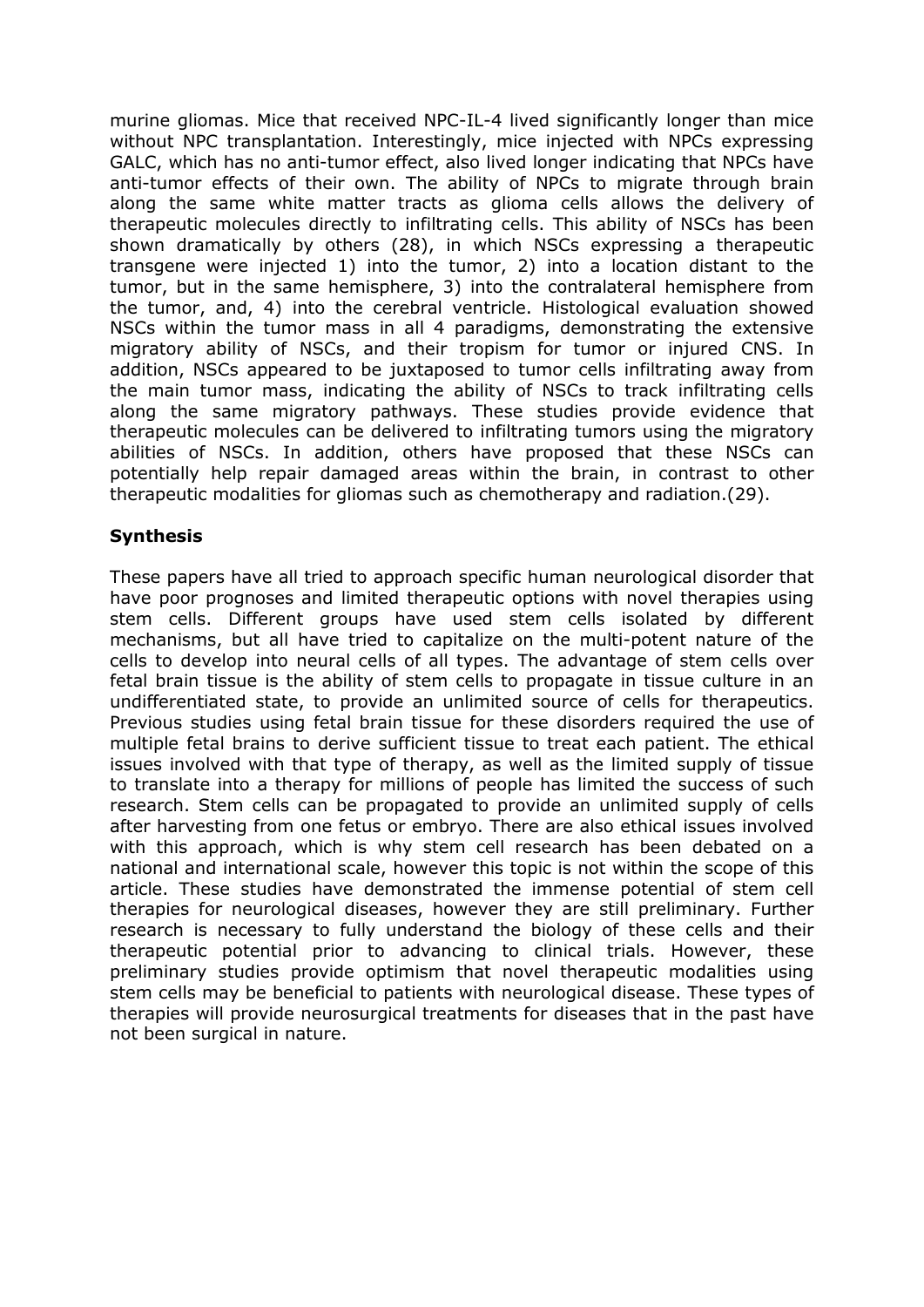### **References**

1. Reubinoff, B.E. et al. Neural progenitors from human embryonic stem cells. Nat Biotechnol 19, 1134-40. (2001).

2. Zhang, S.C., Wernig, M., Duncan, I.D., Brustle, O. & Thomson, J.A. In vitro differentiation of transplantable neural precursors from human embryonic stem cells. Nat Biotechnol 19, 1129-33. (2001).

3. Snyder, E.Y. et al. Multipotent neural cell lines can engraft and participate in development of mouse cerebellum. Cell 68, 33-51. (1992).

4. Flax, J.D. Et al. Engraftable human neural stem cells respond to developmental cues, replace neurons, and express foreign genes. Nat Biotechnol 16, 1033-9. (1998).

5. Piccini, P. et al. Dopamine release from nigral transplants visualized in vivo in a Parkinson's patient. Nat Neurosci 2, 1137-40. (1999).

6. Studer, L., Tabar, V. & McKay, R.D. Transplantation of expanded mesencephalic precursors leads to recovery in parkinsonian rats. Nat Neurosci 1, 290-5. (1998).

7. Kordower, J.H. Et al. Neuropathological evidence of graft survival and striatal reinnervation after the transplantation of fetal mesencephalic tissue in a patient with Parkinson's disease. N Engl J Med 332, 1118-24. (1995).

8. Hauser, R.A. Et al. Long-term evaluation of bilateral fetal nigral transplantation in Parkinson disease. Arch Neurol 56, 179-87. (1999).

9. Piccini, P. et al. Delayed recovery of movement-related cortical function in Parkinson's disease after striatal dopaminergic grafts. Ann Neurol 48, 689-95. (2000).

10. Lee, C.S., Cenci, M.A., Schulzer, M. & Bjorklund, A. Embryonic ventral mesencephalic grafts improve levodopa-induced dyskinesia in a rat model of Parkinson's disease. Brain 123, 1365-79 (2000).

11. Freed, C.R. Et al. Transplantation of embryonic dopamine neurons for severe Parkinson's disease. N Engl J Med 344, 710-9. (2001).

12. Bjorklund, L.M. Et al. Embryonic stem cells develop into functional dopaminergic neurons after transplantation in a Parkinson rat model. Proc Natl Acad Sci U S A 99, 2344-9 (2002).

13. Clarke, D.J., Dunnett, S.B., Isacson, O, Sirinathsinghji, D.J. & Bjorklund, A. Striatal grafts in rats with unilateral neostriatal lesions--I. Ultrastructural evidence of afferent synaptic inputs from the host nigrostriatal pathway. Neuroscience 24, 791-801. (1988).

14. Sirinathsinghji, D.J. Et al. Striatal grafts in rats with unilateral neostriatal lesions--II. In vivo monitoring of GABA release in globus pallidus and substantia nigra. Neuroscience 24, 803-11. (1988).

15. Dunnett, S.B., Isacson, O., Sirinathsinghji, D.J., Clarke, D.J. & Bjorklund, A. Striatal grafts in rats with unilateral neostriatal lesions--III. Recovery from dopamine-dependent motor asymmetry and deficits in skilled paw reaching.Neuroscience 24, 813-20. (1988).

16. Palfi, S. et al. Fetal striatal allografts reverse cognitive deficits in a primate model of Huntington disease. Nat Med 4, 963-6. (1998).

17. Kendall, A.L. Et al. Functional integration of striatal allografts in a primate model of Huntington's disease. Nat Med 4, 727-9. (1998).

18. Bachoud-Levi, A.C. Et al. Motor and cognitive improvements in patients with Huntington's disease after neural transplantation. Lancet 356, 1975-9. (2000).

19. Lindvall, O. & Bjorklund, A. First step towards cell therapy for Huntington's disease. Lancet 356, 1945-6. (2000).